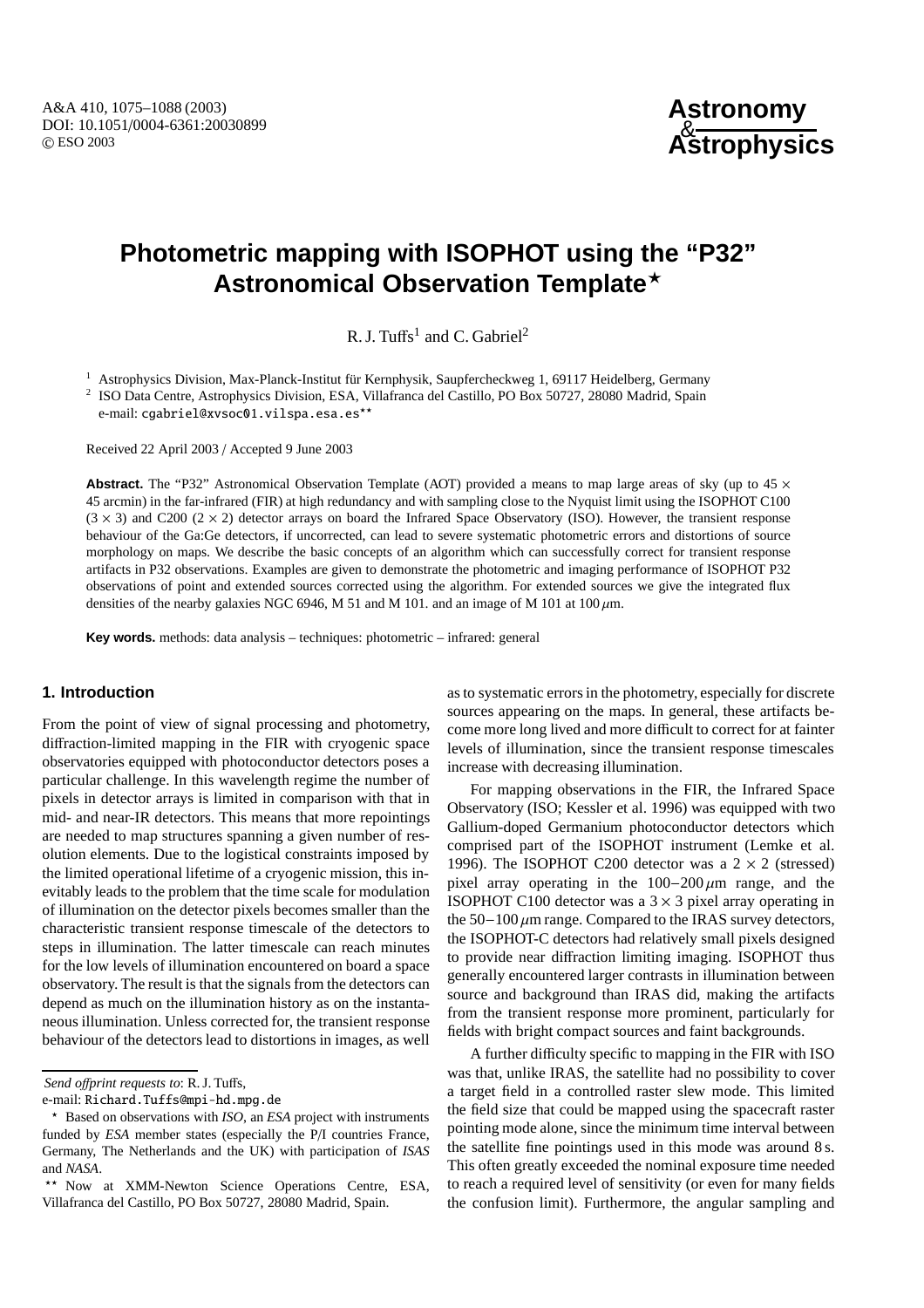redundancy achievable using the fine pointing mode in the available time was often quite limited, so that compromises sometimes had to be made to adequately extend the map onto the background.

A specific operational mode for ISO – the "P32" Astronomical Observation Template (AOT) – was developed for the ISOPHOT instrument to alleviate these effects (Heinrichsen et al. 1997). This mode employed a combination of standard spacecraft repointings and rapid oversampled scans using the focal plane chopper. The technique could achieve a Nyquist sampling on map areas of sky ranging up to  $45 \times 45$  arcmin in extent (ca.  $70 \times 70$  FWHM resolution elements) on timescales of no more than a few hours. In addition to mapping large sources, the P32 AOT was extensively used to observe very faint compact sources where the improved sky sampling and redundancy alleviated the effects of confusion and glitching.

In all, over 6% of the observing time of ISO was devoted to P32 observations during the 1995–1998 mission, but the mode could not until now be fully exploited scientifically due to the lack of a means of correcting for the complex non-linear response behaviour of the Ge:Ga detectors. Here we describe the basic concept of an algorithm which can successfully correct for the transient response artifacts in P32 observations. This algorithm forms the kernel of the "P32Tools" package, which is now publically available as part of the ISOPHOT Interactive Analysis package PIA (Gabriel et al. 1997; Gabriel & Acosta-Pulido 1999). Information on the algorithm, as well as the first scientific applications, can also be found in Tuffs et al. (2002a,b) and Tuffs & Gabriel (2002). The user interface of P32Tools that connects the P32 algorithm to PIA is described by Lu et al. (2002). After a brief overview of relevant aspects of the P32 AOT in Sect. 2, we describe the semi-empirical model used to reproduce the transient response behaviour of the PHT-C detectors in Sect. 3. Section 4 describes the algorithms used to correct data. Examples demonstrating the photometric and imaging performance of ISOPHOT P32 observations are given in Sect. 5, based on maps corrected using the P32 algorithm.

## **2. The P32 AOT**

The basic concept of the P32 AOT, in which imaging was achieved using a combination of standard spacecraft repointings and rapid oversampled scans using ISOPHOT's focal plane chopper, is summarised in Fig. 1. There were two basic requirements, outlined in the original proposal for the AOT (Tuffs & Chini 1990) which led to the final design: the first goal was to give ISOPHOT the capability of achieving a Nyquist sky sampling ( $\Delta\Theta = \lambda/2D = 17$  arcsec at  $100 \,\mu\text{m}$ ) on extended sources subtending up to 50 resolution elements in a tractable observation time. As well as providing a unique representation of any arbitrary sky brightnesss distribution, this also improved the effective confusion limit in deep observations, which, in directions of low background was ∼100 and 20 mJy rms at 200 and  $100 \mu$ m, respectively, for ISOPHOT-C.

The second requirement was to achieve a redundancy in the observed data. This led to the sampling of each of a given set of sky directions by each detector pixel at different times. The



**Fig. 1.** A schematic representation of the P32 observing technique. The sky is sampled using a combination of a coarse spacecraft raster in the satellite *Y* and *Z* coordinates (horizontal and vertical directions on the figure) and finely sampled sweeps of the focal plane chopper in the *Y* coordinate. The spacecraft raster (in this example a  $4 \times 3$  raster) starts at the maximum value of *Z* and the minimum value of *Y* and proceeds as shown by the arrows. The position angle  $\beta$  of the first scan leg in *Y* according to normal astronomical convention (taken positive E from N) is related to the satellite roll angle  $\alpha$  by  $\beta = \alpha + 90^\circ$ . At each spacecraft pointing direction a chopper sweep of length 180 arcsec (the diameter of the unvignetted field of view of ISO) is made with a sampling of 1/3 of the detector pixel separation. This results in chopper sweeps of 13 positions separated by 15 arcsec for observations using the C100 detector array (as depicted in this example), and chopper sweeps of 7 positions sampled at 31 arcsec for the C200 detector array. The spacecraft raster sampling interval in *Y* is set to be a multiple of the chopper sampling interval (in the example depicted it is set to 6 chopper sampling intervals). A series of uniformly sampled linear scans for each detector pixel in *Y* is obtained in this fashion, built up from a sequence of registered and overlapping chopper sweeps obtained on each spacecraft scan leg in *Y*. The sampling of the target field in *Z* is controlled entirely by the spacecraft raster sampling interval in *Z*. In the example depicted the C100 detector detector array is stepped in intervals of 1.5 times the detector pixel separation in *Z*. For this particular case, the linear scans from different C100 detector pixels can be combined to sample the sky at half the detector pixel separation in *Z*, resulting in an overall sampling of  $15 \times 23$  arcsec over the target field.

redundancy was achieved in part by making several (at least 4) chopper sweeps at each spacecraft pointing direction. Further redundancy was achieved by having an overlap in sky coverage of at least half the chopper sweep amplitude between chopper sweeps made at successive spacecraft pointing directions in the *Y* spacecraft coordinate. Thus, a given sky direction was sampled on three different time scales by each detector pixel: on intervals of the detector non-destructive read interval, on intervals of the chopper sweep, and on intervals of the spacecraft raster pointings. Although the redundancy requirement was originally made to help follow the long term trends in detector responsivity during an observation, in practice it also proved very useful in removing effects caused by cosmic particle impacts (Gabriel & Acosta-Pulido 2000), the so-called "glitches", from the data. This was especially important to optimise the sensitivity of deep observations using the C100 detector, which are generally limited by glitching rather than by confusion.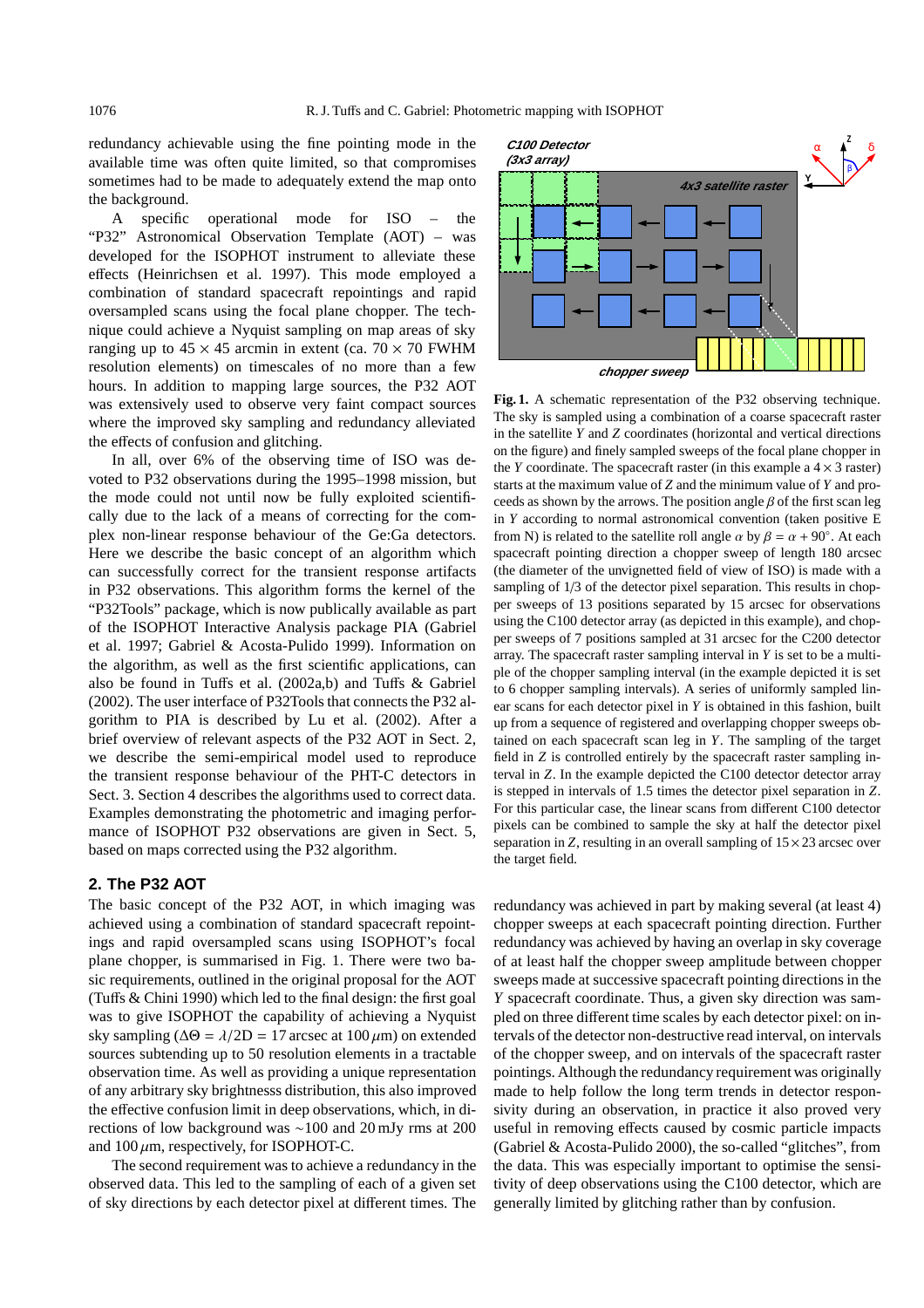Both these requirements led to dwell times per chopper plateau which could be as low as 0.1 s. For a given sky brightness, this also had the consequence that the detector was generally read faster than in the other AOTs using the PHT-C detectors, which allows a higher time resolution in the deglitching procedures. A further beneficial side effect of the P32 AOT was that because the transient response timescale of the detectors is longer than the dwell time of the chopper, even for bright sources, the effective limiting source brightness that could be observed without saturating the detector was higher than for the other AOTs.

## 2.1. The P32 "natural grid"

The fact that the spacecraft pointing increment in *Y* was constrained to be a multiple of the chopper step interval means that a rectangular grid of directions on the sky can be defined such that all data taken during P32 measurement fine pointings will, to within the precision of the fine pointings, exactly fall onto the directions of the grid. This so-called P32 "natural grid" allows maps to be made without any gridding function, thus optimising angular resolution. The P32 natural grid is also a basic building block of the algorithm to correct for the transient response behaviour of the detector, as the algorithm solves for the intrinsic sky brightness in  $M \times N$  independent variables for a grid dimension of  $M \times N$ . Here M and N are the number of columns and rows on the P32 natural grid. An example of the almost perfect registration of data onto the grid is shown in Fig. 2.

All the example maps shown in this paper will be sampled without a gridding function on the P32 natural grid. This means that the data in each of the map pixels is independent. This is unlike the situation for most other maps calculated using PIA, where a gridding function is employed and so raw data can contribute to more than one map pixel.

#### **3. Transient response of the PHT-C detectors**

Gallium doped germanium photoconductor detectors exhibit a number of effects under low background conditions which create severe calibration uncertainties. The ISOPHOT C200 (Ge:Ga stressed) and especially the C100 (Ge:Ga) detectors have a complex non-linear response as a function of illumination history on timescales of ∼0.1−100 s, which depends on the absolute illumination as well as the changes in illumination. The following behaviour is seen in response to illumination steps (see also Fouks 1992; Acosta-Pulido et al. 2000 and Laureijs et al. 2000, Sect. 4.2.2.):

- **–** a rapid jump in signal, which however undershoots the asymptotic equilibrium response (often severely for the C100 array);
- **–** a hook response (overshooting or undershooting on intermediate timescales of  $\sim$ 1−10 s);
- **–** a slow convergence to the asymptotic equilibrium response of the detector on timescales of ∼10−100 s.

An example showing these effects for a staring observation is given in Fig. 3. Also seen are points discarded by the



**Fig. 2.** Pointing directions observed towards Ceres at  $105 \mu m$ . The spacecraft raster dimension was  $3 \times 3$  in the spacecraft coordinates  $Y \times Z$ . Sky sampling in *Y* is achieved through a combination of chopper scans in *Y* and repointings of the spacecraft. In *Z* the sky sampling is determined alone by the spacecraft repointing interval. Each pointing direction for 11 833 individual data samples for the central pixel of the C100 detector array is plotted as a cross. The rectangular grid is the "P32 natural grid" (see text) for this observation, on which the sky brightness distribution is to be solved. The grid sampling is  $14.99 \times 45.98$  arcsec. Only points with the on target flag set (i.e. not including slews) are plotted. The pointings typically lie within 1 arcsec of the centre of each pixel of the P32 natural grid.



**Fig. 3.** Example of the transient response of a Ge:Ga detector following an upwards step to a constant level of illumination at  $100 \mu m$ . The hook response is shown in the inset.

deglitching algorithm in PIA, marked by stars. Many glitches are accompanied by a longer lived "tail". It is these tails that determine the ultimate sensitivity of the ISOPHOT C100 array.

## 3.1. Semi-empirical detector model

Unlike the ISOCAM and ISOPHOT-S Si:Ge detectors on board ISO, which operate in the mid-IR, the transient response behaviour of the Ge:Ga detectors of ISOPHOT-C are not described by the analytical Fouks Schubert model (Fouks & Schubert 1995; Schubert et al. 1995; Acosta-Pulido 1998; see Coulais & Abergel 2000 for its application to ISOCAM). Although numerical simulations of the transient behaviour of Ge:Ga detectors have been made (Hagel et al. 1996), these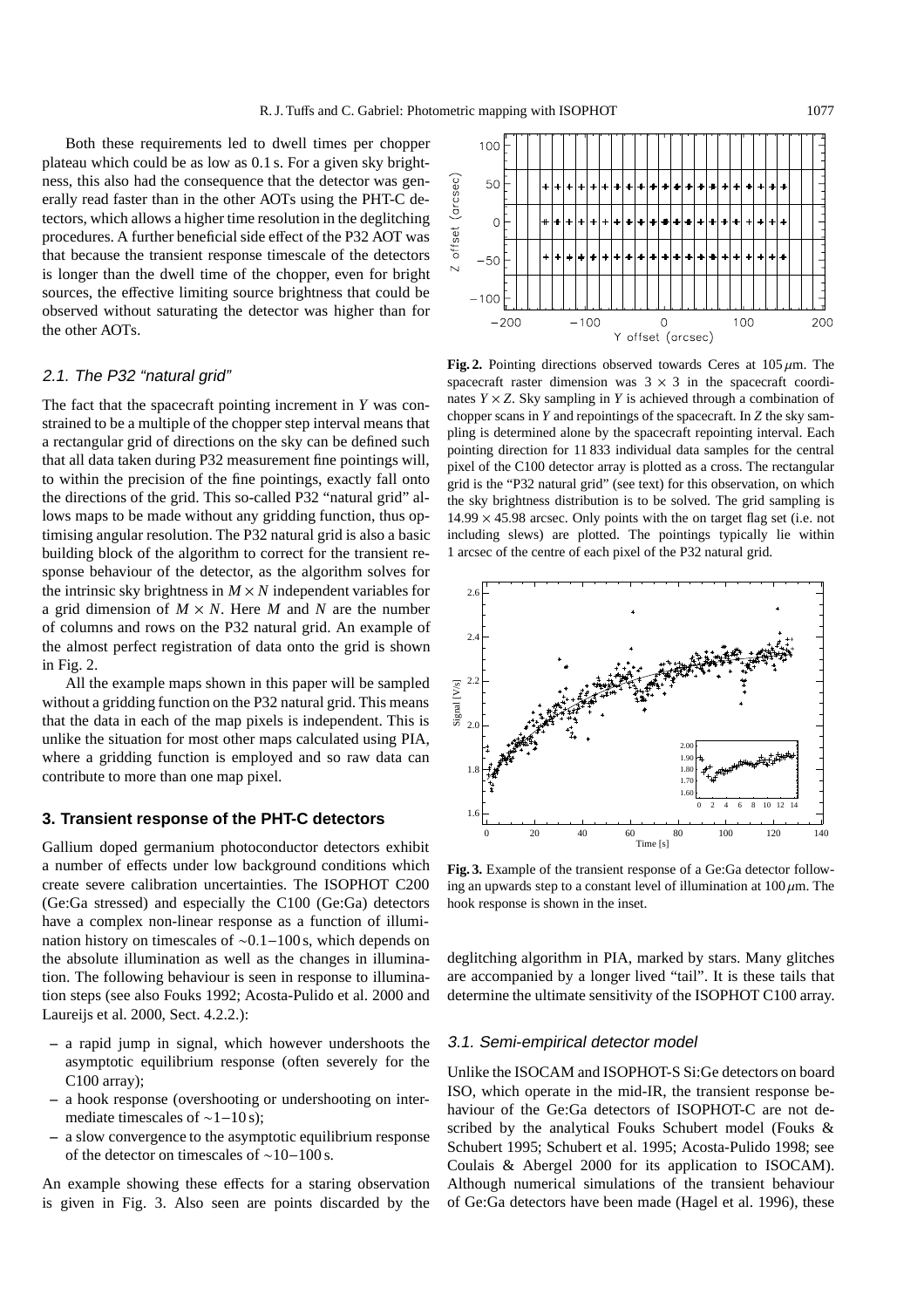

**Fig. 4.** A schematic representation of the response of the semiempirical detector model used in the P32 algorithm to an upwards step in illumination from  $S_{\infty p}$  to  $S_{\infty}$ . The overall response *S* is the sum of a "slow" signal response  $S_1$  and a "fast" signal response  $S_2$ (see Sect. 3.1).  $S_{1p}$  and  $S_{2p}$  respectively denote the signal response of these two components immediately prior to the step in illumination.

do not cover the wide range of operating conditions experienced by the ISOPHOT detectors. However, the effects observed in ISOPHOT-C can to some extent be qualitatively understood in terms of the build up of charge on the contacts between semiconductor and readout circuit, as analytically modelled by Sclar (1984). Sclar's model can be formulated as the superposition of three exponentials to describe the response of the detector to a step in illumination. A superposition of three exponentials has also been proposed by Fujiwara et al. (1995) and Church et al. (1996) to represent the transient behaviour. The three timescales involved are a minimum requirement to reproduce the hook response and the long term approach to the asymptotic response. However, no theory exists to predict values for the constants in this representation, and thus they must be found empirically.

In practice it is a formidable and unsolved problem to extract the constants from in flight data for as many as three temporal components to the transient response behaviour. In this paper we describe an approximate solution involving a superposition of two exponentials, each with illumination-dependent constants. This was found to adequately represent the detector response on timescales greater than a few seconds, though it only approximately model the hook response (see also Blomme & Runacres 2002). Our model can be viewed as a generalisation of the single exponential model developed for correction of longer stares by Acosta-Pulido et al. (2000).

In the model considered here, schematically illustrated in Fig. 4, the basic detector response  $S$  to an instantaneous step in illumination from  $S_{\infty p}$  to  $S_{\infty}$  is given by the sum of a "slow" signal response  $S_1$  and a "fast" signal response  $S_2$  as:

$$
S = S_1 + S_2 \tag{1}
$$

$$
S_1 = (1 - \beta_2) S_{\infty} (1 - \exp[-t/\tau_1]) + S_{01} \exp[-t/\tau_1]
$$
 (2)

$$
S_2 = \beta_2 S_{\infty} (1 - \exp[-t/\tau_2]) + S_{02} \exp[-t/\tau_2]
$$
 (3)

 $S_{01}$  and  $S_{02}$  are signals corresponding to the slow and fast response components immediately following the illumination step.  $S_{01}$  and  $S_{02}$  are related to the corresponding signals immediately prior to the illumination step,  $S_{1p}$  and  $S_{2p}$ , which contain the information about the illumination history.  $S_{01}$ and  $S_{02}$  are specified by the jump conditions:

$$
S_{01} = \beta_1 (S_{\infty} - S_{\infty p}) + S_{1p}
$$
 (4)

 $S_{02} = S_{2p}$ . (5)

The model is thus specified by four primary parameters: the slow and fast timescales  $\tau_1$  and  $\tau_2$ , the "jump" factor  $\beta_1$  and a constant of proportionality for the fast response  $\beta_2$ . In order to obtain satisfactory model fits to complex illumination histories, each of these primary parameters had to be specified as monotonic functions of illumination, each with three subsiduary parameters:

$$
\beta_1 = \beta_{10} + \beta_{11} * S_{\infty}^{\beta_{12}} \tag{6}
$$

$$
\tau_1 = \tau_{10} + \tau_{11} * S_{\infty}^{-\tau_{12}} \tag{7}
$$

$$
\beta_2 = \beta_{20} + \beta_{21} * S_{\infty}^{\beta_{22}} \tag{8}
$$

$$
\tau_2 = \tau_{20} + \tau_{21} * S_{\infty}^{-\tau_{22}}.
$$
\n(9)

Thus 12 subsiduary parameters in all are needed to characterise the transient response behaviour of the detectors. In addition, the initial starting state of the detector, given by the values of  $S_{1p}$  and  $S_{2p}$  immediately prior to the start of the mapping observation, must be specified.

## 3.2. Determination of model parameters

The parameterisation of the illumination dependence of the primary parameters  $\tau_1$ ,  $\beta_1$ ,  $\tau_2$  and  $\beta_2$  was made in engineering units (V/s), rather than in astrophysical units such as MJy/sr. Thus, it was assumed that there is no dependence of the detector response on the wavelength of the IR photons reaching the detector. Since the individual pixels of the C100 and the C200 arrays behave as independent detectors, each of the 12 parameters of the detector model had to be separately determined for each detector pixel.

The "slow" primary parameters  $\tau_1$  and  $\beta_1$  were found from fits to the detector response to fine calibration source (FCS) exposures. To make this determination independent of the determination of the "fast" parameters, only data points corresponding to times of 5 s or longer after the switch-on of the FCS was used. An example of a fit to the signal from an FCS exposure is given in Fig. 5. The model fit to the signal response on time scales ranging from a few seconds up to the duration of the FCS exposure depends mainly on the values of  $\tau_1$  and  $\beta_1$ .

A database of values for  $\tau_1$  and  $\beta_1$  was built up for a sample of FCS measurements, selected so as to correspond to the complete range of sky and source illuminations encountered by ISOPHOT during the ISO mission. These allowed the dependence of  $\tau_1$  and  $\beta_1$  on illumination to be determined according to Eqs. (6) and (7). An example showing the illumination dependence of  $\beta_1$  for pixel 8 of the C100 array is given in Fig. 6a. The solid line is the fitted illumination dependence of  $\beta_1$  used to find the values of the parameters  $\beta_{10}, \beta_{11}$  and  $\beta_{12}$  used in the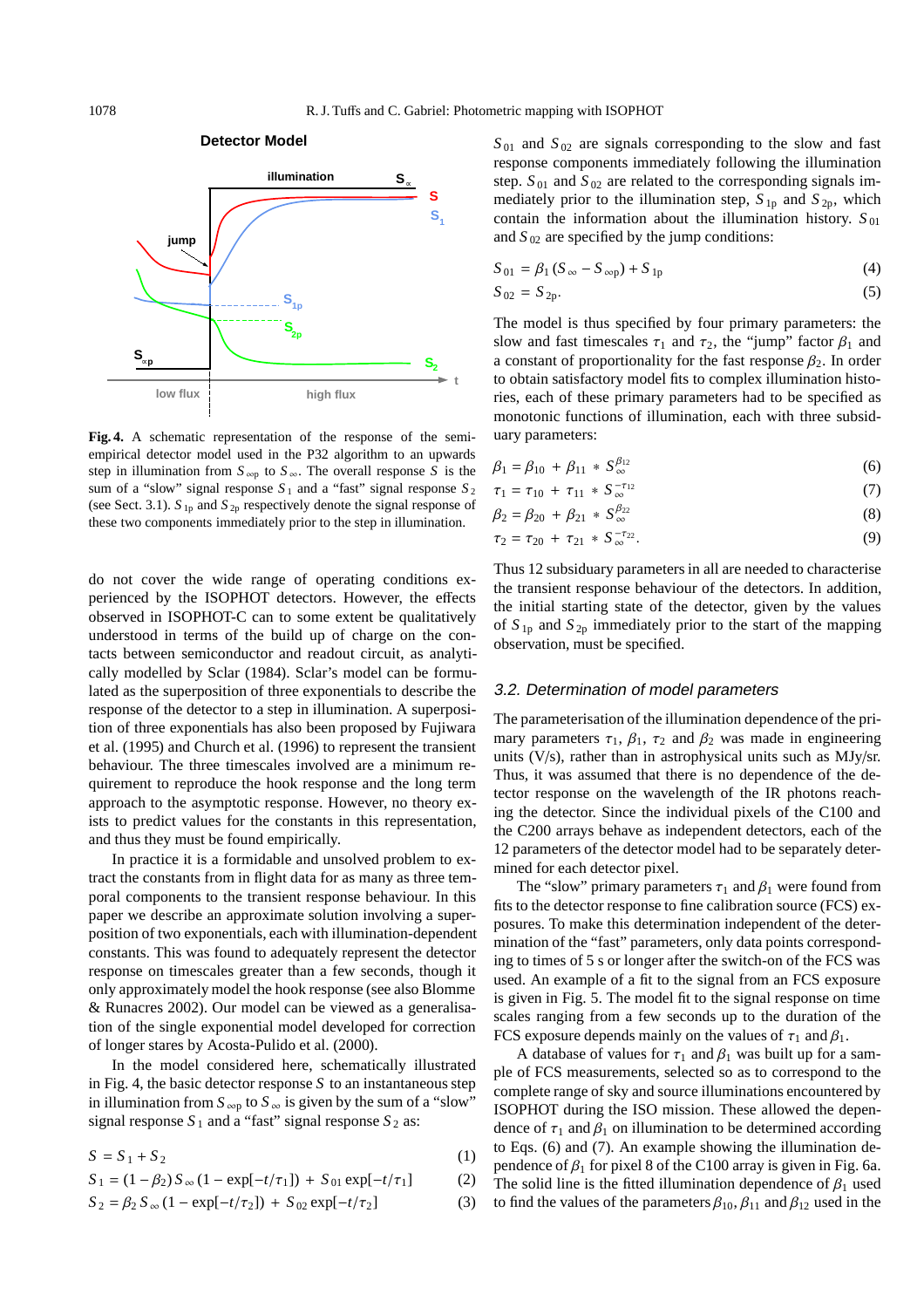

**Fig. 5.** Example of a model fit (curve) to the response of the central pixel of the C100 array to a constant FCS illumination starting at  $t =$ 0 s. Prior to the FCS illumination the detector was viewing blank sky. The horizontal line indicates the fitted value of the illumination. No data was recorded in the first two seconds following FCS switch-on.

model. A corresponding plot for the illumination dependence of  $\tau_1$  is given in Fig. 6b.

At shorter timescales the response is primarily determined by the "fast" primary parameters  $\tau_2$  and  $\beta_2$ . However, the FCS exposures could not be used to find  $\tau_2$  and  $\beta_2$  since no data was recorded in the first two seconds following the detector switch-on. This is also the reason why the hook response is not seen in Fig. 5. Furthermore, there is very probably a non-negligible timescale needed by the FCS to reach its final operating temperature. Therefore, the "fast" parameters (with timescales ∼0.1  $\leq \tau \leq$  5 s) were found using a self calibration technique (described in Sect. 4.2), operating on co-added repeated chopper sweeps crossing standard point source calibrators. During the self calibration the "slow" parameters were fixed to the values determined in the fits to the FCS exposures. Observations of standard point source calibrators (12 sourcewavelength combinations for both the C100 and C200 arrays) were analysed using the self-calibration technique. Each observation of a source provided several points for the determination of the "fast" detector constants, since individual subscans through the source could be processed independently. In all, self calibrations were performed on data spanning a range in detector illumination of about 100. This allowed the dependence of  $\tau_2$  and  $\beta_2$  on illumination to be determined according to the parameterisation of Eqs. (8) and (9). Examples showing the illumination dependence of  $\beta_2$  and  $\tau_2$  for pixel 8 of the C100 array are given in Figs. 6c and 6d, respectively. The values of the 12 parameters determined for each pixel of the C100 and C200 detectors are given in Tables 1 and 2, respectively.

## **4. The P32 algorithm**

In a standard reduction of ISOPHOT data using the interactive analysis procedures of PIA, the analysis is made in several irreversible steps, starting with input "edited raw data" at the full time resolution, and finishing with the final calibrated map. To correct for responsivity drift effects, however, it is necessary to iterate between a sky map and the input data at full time resolution. This different concept required a completely new data reduction package. In its development phase, and for the determination of the detector model parameters, this data reduction package was run as a set of IDL scripts. Running in the PIA environment, P32Tools provides access to the main functionality of this data reduction package via a GUI interface (Lu et al. 2002).

There are three basic elements to the concept of the P32 algorithm. The first step is signal conditioning, which aims to provide a stream of signal values, each with an attached time, from which artifacts such as glitches, dark current, and nonlinearity effects have been removed, but which retains the full imprint of the transient response of the detector to the illumination history at the sharpest available time resolution. We will refer to such a stream of signals as the "signal timeline".

The second step is the transient correction itself, which is an iterative process to determine the most likely sky brightness distribution giving rise to the observed signals. This is a nonlinear optimisation problem with the values of sky brightness as variables. For large maps several hundred independent variables are involved.

Lastly, there is the calculation of calibrated transient corrected maps. This entails the conversion from V/s to MJy/sr, flat fielding, and the coaddition of data from different detectors pixels. Using P32Tools, this third stage requires the exporting of the transient corrected signal timeline into PIA at the SCP level, followed by the application of standard PIA processing. Here we just describe the new procedures for signal conditioning and transient correction.

#### 4.1. Signal conditioning

The processing steps for signal conditioning are as follows:

- 1. Edited Raw Data is imported, after having been corrected in PIA for the integration ramp non-linearity.
- 2. The specification of chopper phase in the data is checked and corrected where necessary.
- 3. The pointing is established from the instantaneous satellite pointing information, unlike PIA which uses the commanded pointing. This also establishes the pointing directions on the slews between the spacecraft fine pointings. Internally defined "on target flags" are set for each spacecraft fine pointing direction, and the central direction and sampling intervals directions for the P32 "natural grid" (see Sect. 2.1) are established.
- 4. The integration ramps are differentiated and the data is corrected for dark current and dependence of photometry on reset interval, using standard calibration parameters taken from PIA.
- 5. Systematic variations of the signal according to position in the integration ramps are removed from the data. This process is called "signal relativisation". In contrast to the default pipeline or PIA analysis, this allows the use of all non-destructive reads, as well as providing a more complete signal timeline for use in the correction of the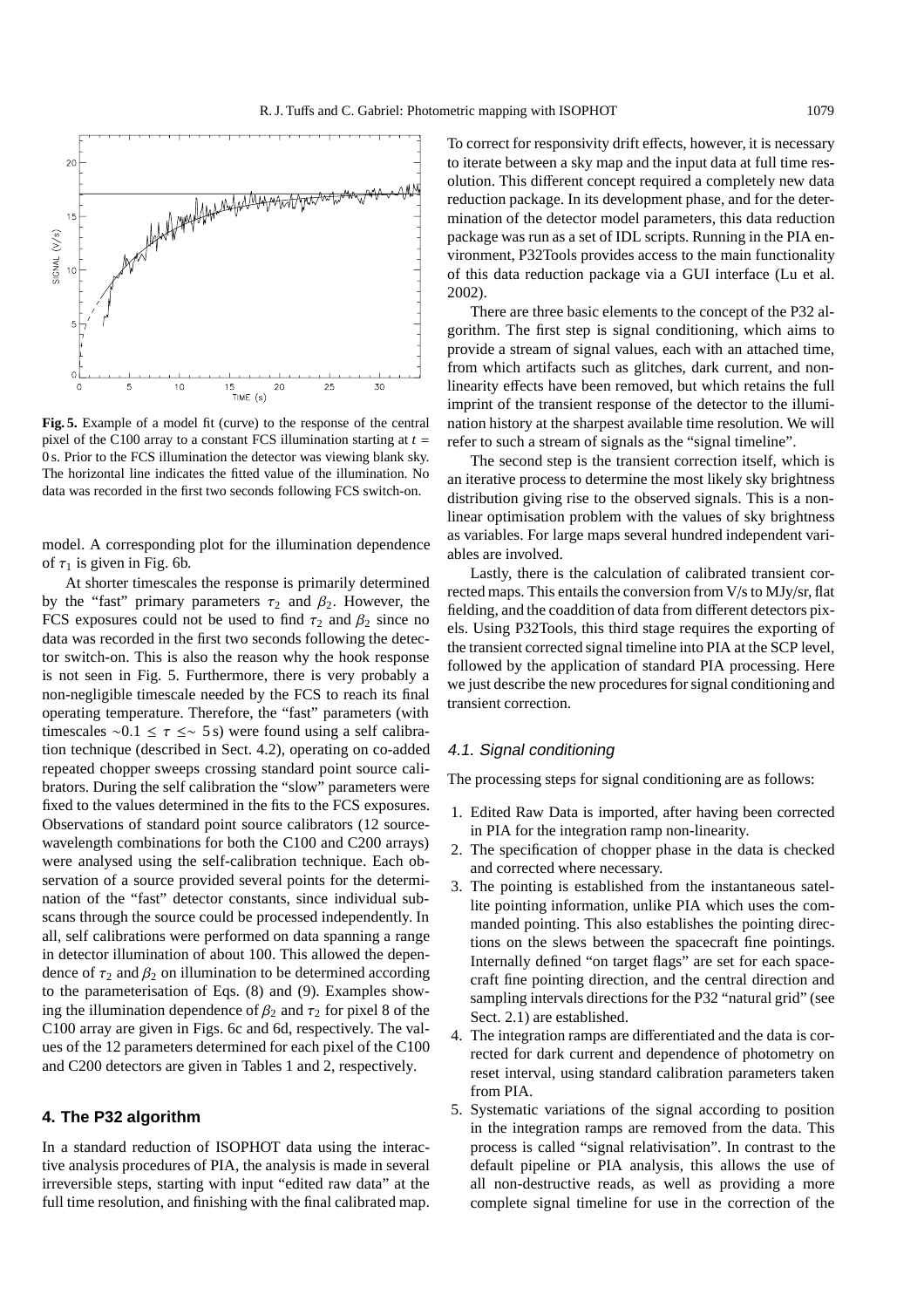

**Fig. 6. a)** Values of the parameter  $\beta_1$  for pixel 8 of the C100 array found from fits to the detector response to FCS exposures, plotted versus FCS illumination. The solid line is a fit of the function  $\beta_1 = \beta_{10} + \beta_{11} S_{\infty}^{\beta_{12}}$  with  $\beta_{10} = 0.96$ ,  $\beta_{11} = -0.28$ , and  $\beta_{12} = 0.075$ . These are the parameters adopted for the model giving the default illumination dependence of  $\beta_1$  for this pixel. **b**) As **a**), but for the parameter  $\tau_1$  (in seconds). The solid line is a fit of the function  $\tau_1 = \tau_{10} + \tau_{11} S_{\infty}^{-\tau_{12}}$  with  $\tau_{10} = 7.73$  s,  $\tau_{11} = 11.60$ , and  $\tau_{12} = -1.28$ . These are the parameters adopted for the model giving the default illumination dependence of  $\tau_1$  for this pixel. **c**) Values of the parameter  $\beta_2$  for the central pixel of the C100 array found from self calibration optimisation of the model on observations of standard point source calibrators, plotted versus illumination. The solid line is a fit of the function  $\beta_2 = \beta_{20} + \beta_{21} S_{\text{illum}}^{\beta_{22}}$  with  $\beta_{20} = 1.171$ ,  $\beta_{21} = -0.870$ , and  $\beta_{22} = -0.0145$ , where  $S_{\text{illum}}$  is the known illumination of the detector pixel due to the point source calibrator. These are the parameters adopted for the model giving the default illumination dependence of  $\beta_2$  for this pixel. **d**) As **c**), but for the parameter  $\tau_2$  (in seconds). The solid line is a fit of the function  $\tau_2 = \tau_{20} + \tau_{21} S_{\text{illum}}^{-\tau_{22}}$  with  $\tau_{20} = 0.333$  s,  $\tau_{21} = 0.381$ , and  $\tau_{22} = 0.584$ . These are the parameters adopted for the model giving the default illumination dependence of  $\tau_2$  for this pixel.

transient behaviour of the detector. The "signal relativisation" is applied such that signal variations due to the transient response behaviour are preserved.

- 6. Random noise is determined by examining the statistics of the signals on each chopper plateau. This is necessary due to the high readout rates of the detectors in many P32 observations. Otherwise, the determination of noise from individual readout ramps, as done in a standard PIA analysis, would be insufficiently precise.
- 7. Spikes are detected and removed from the data in a firststage deglitching procedure. This operates at the full time resolution of the data given by the non-destructive read interval.
- 8. A second stage deglitching procedure is performed, operating at the time resolution of the chopper plateau (which comprise of at least 16 non-destructive read intervals). This procedure (described by Peschke & Tuffs 2002) removes any long lived glitch "tails" following the spikes detected in the first-stage deglitch.

#### 4.2. Transient correction

A data flow diagram summarising the iterative non-linear optimisation process to solve for the sky brightnesses sampled on the P32 natural grid is summarised in Fig. 7. The calculation to correct for the transient response behaviour is made separately for each detector pixel. The kernel of the procedure is to solve for the illumination corresponding to the signal on each chopper plateau. This is done in a constrained optimisation using a binary chop scheme for set values of the 12 detector parameters. The constraints set for the solution in illumination define the search range for illumination. They are set such that the solution for illumination should be positive, and less than 10 times the value of the highest uncorrected signal. In practice the illuminations found on bright sources are never more than a factor of 5 higher than the uncorrected signal, so the determined photometry is not sensitive to the exact value of the upper limit in the search range. The values for  $S_{1p}$  and  $S_{2p}$  needed to solve for illumination on each chopper plateau are calculated from the response of the model to the preceding illumination history. After solving for the illumination on the current chopper plateau (in the representation in Fig. 7, to give the *k*th value  $I_K$  of the sequence of illuminations in the "signal timeline"), the found value  $I_K$  is divided by the vignetting corresponding to the chopper phase to obtain a new estimate of the sky brightess for the viewed direction on the P32 natural grid. This sky brightness estimate is then combined with any previous solutions for the same P32 natural grid pixel obtained with the same detector pixel from previous chopper plateaus, and the trial sky map (sampled on the P32 natural grid) is updated for this improved knowledge. The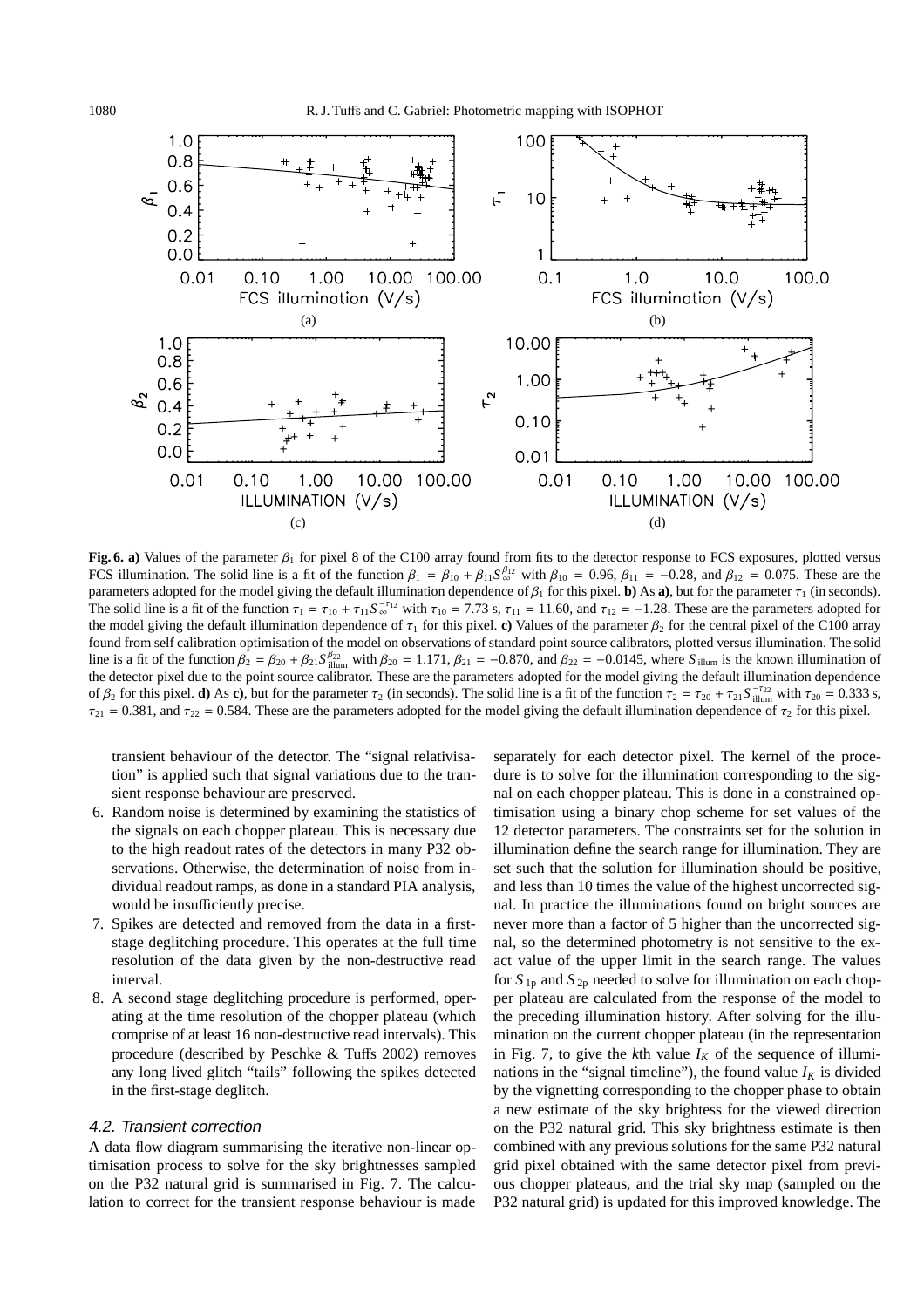**Table 1.** Model parameters for the C100 detector.

| parameters   | C100 detector pixels |                |          |                |            |         |          |            |         |
|--------------|----------------------|----------------|----------|----------------|------------|---------|----------|------------|---------|
|              | 1                    | $\overline{2}$ | 3        | $\overline{4}$ | 5          | 6       | 7        | 8          | 9       |
| $\beta_{10}$ | 0.995                | 6.100          | 2.170    | 1.200          | 2.120      | 6.680   | 4.630    | 0.960      | 2.190   |
| $\beta_{11}$ | $-0.69$              | $-5.36$        | $-1.52$  | $-0.56$        | $-1.82$    | $-5.96$ | $-3.95$  | $-0.28$    | $-1.89$ |
| $\beta_{12}$ | 0.059                | 0.023          | 0.049    | 0.092          | 0.022      | 0.018   | 0.032    | 0.075      | 0.036   |
| $\tau_{10}$  | 6.16                 | 5.80           | 7.50     | 6.63           | 6.92       | 5.07    | 5.72     | 7.73       | 8.60    |
| $\tau_{11}$  | 7.75                 | 17.25          | 12.90    | 12.41          | 4.28       | 12.34   | 12.69    | 11.60      | 1.04    |
| $\tau_{12}$  | $-0.65$              | $-1.28$        | $-1.04$  | $-0.88$        | $-1.22$    | $-0.65$ | $-0.88$  | $-1.28$    | $-2.32$ |
| $\beta_{20}$ | 0.661                | 5.866          | 5.868    | 0.732          | $-0.534$   | 6.490   | 4.400    | 1.171      | 0.140   |
| $\beta_{21}$ | $-0.488$             | $-5.520$       | $-5.515$ | $-0.423$       | 0.723      | $-6.11$ | $-4.133$ | $-0.870$   | 0.000   |
| $\beta_{22}$ | 0.02840              | 0.00814        | 0.00434  | 0.03950        | $-0.01030$ | 0.00459 | 0.01140  | $-0.01450$ | 0.00000 |
| $\tau_{20}$  | 0.376                | 0.301          | 0.388    | 0.330          | 14.890     | 0.766   | 0.664    | 0.333      | 0.605   |
| $\tau_{21}$  | 0.324                | 0.257          | 0.305    | 0.368          | $-14.240$  | 0.647   | 0.139    | 0.381      | 0.577   |
| $\tau_{22}$  | 0.38400              | 0.53700        | 0.60300  | 0.60500        | 0.01025    | 0.55100 | 0.65200  | 0.58400    | 0.43900 |

response of the detector pixel to the illumination history is then recalculated and a solution is found for the illumination viewed on the next chopper plateau. This procedure is continued until all the signal timeline has been processed. Then a second pass through the data can be made (the "second major iteration" loop in Fig. 7), and so on, until the overall solution for the sky brightness distribution no longer changes between successive major iterations. Any sky directions for which no solution can be found are flagged in an output mask, sampled on the P32 natural grid.

The goodness of the solution is quantified through a value for  $\chi^2$ , calculated from a comparison between the model fit and the signal timeline. The random uncertainties assigned to each signal sample in the timeline can optionally be recalculated from the self consistency of solutions for the illumination found in a given sky direction. Examples of model fits to the signal timeline are shown in Fig. 8 for the C100 detector and in Fig. 9 for the C200 detector.

The algorithm can also be used for datasets for which the readout rate was too rapid to allow all the data to be transmitted to the ground. In such cases the illumination history can still be determined at all times on fine pointings, even where there are gaps in the signal timeline. On slews, the illumination history during the gaps are either interpolated in time, or taken from the nearest previously solved direction on the P32 natural grid.

For most observations using the C200 detector, and observations of moderate intensity sources made using the C100 detector, good fits to the entire unbroken signal timeline can be obtained for each detector pixel. For observations of bright sources using the C100 detector, however, it is often necessary to break up the solutions into smaller segments, according to the distribution of the sources in the field mapped. This is best achieved by solving separately for the portions of the signal timeline passing through the bright sources. The most conservative processing strategy, appropriate for observations using the C100 detector of complex brightness distributions

**Table 2.** Model parameters for the C200 detector.

| parameters   | C <sub>200</sub> detector pixels |            |            |            |  |  |  |
|--------------|----------------------------------|------------|------------|------------|--|--|--|
|              | 1                                | 2          | 3          | 4          |  |  |  |
| $\beta_{10}$ | 0.94                             | 0.98       | 0.86       | 1.01       |  |  |  |
| $\beta_{11}$ | $-0.12$                          | $-0.16$    | $-0.10$    | $-0.14$    |  |  |  |
| $\beta_{12}$ | 0.23                             | 0.20       | 0.22       | 0.27       |  |  |  |
| $\tau_{10}$  | 5.92                             | 4.53       | 3.77       | 4.92       |  |  |  |
| $\tau_{11}$  | 4.65                             | 6.68       | 5.34       | 5.46       |  |  |  |
| $\tau_{12}$  | $-0.60$                          | $-0.49$    | $-0.52$    | $-0.57$    |  |  |  |
| $\beta_{20}$ | $-0.2980$                        | $-0.0879$  | $-0.1430$  | $-0.0269$  |  |  |  |
| $\beta_{21}$ | 0.440                            | 0.245      | 0.342      | 0.200      |  |  |  |
| $\beta_{22}$ | 0.0088                           | $-0.1900$  | $-0.0750$  | $-0.0241$  |  |  |  |
| $\tau_{20}$  | $-4.90$                          | $-4.87$    | $-4.88$    | $-4.95$    |  |  |  |
| $\tau_{21}$  | 5.14                             | 5.20       | 5.20       | 5.14       |  |  |  |
| $\tau_{22}$  | $-0.00313$                       | $-0.00439$ | $-0.00167$ | $-0.00249$ |  |  |  |

with high source to background contrast, is to break up the calculation into time intervals corresponding to individual spacecraft fine pointings. In this latter case, no processing of the slews is required.

Several processing options are available for the interactive processing, to optimise solutions for the particular characteristics of each dataset:

## *Determination of detector starting state*

The default operation of the program is to assume that the detector is in equilibrium at the start of the observation, viewing the sky direction corresponding to the first detector plateau. This corresponds to the case  $S_{1p} = S_{01} = S_{\infty}$  and  $S_{1p} = 0$ . This will very rarely be the case, however, since an FCS measurement which may not be perfectly matched to the sky brightness will have been made just seconds prior to the start of the spacecraft raster. Therefore, the algorithm can optionally find a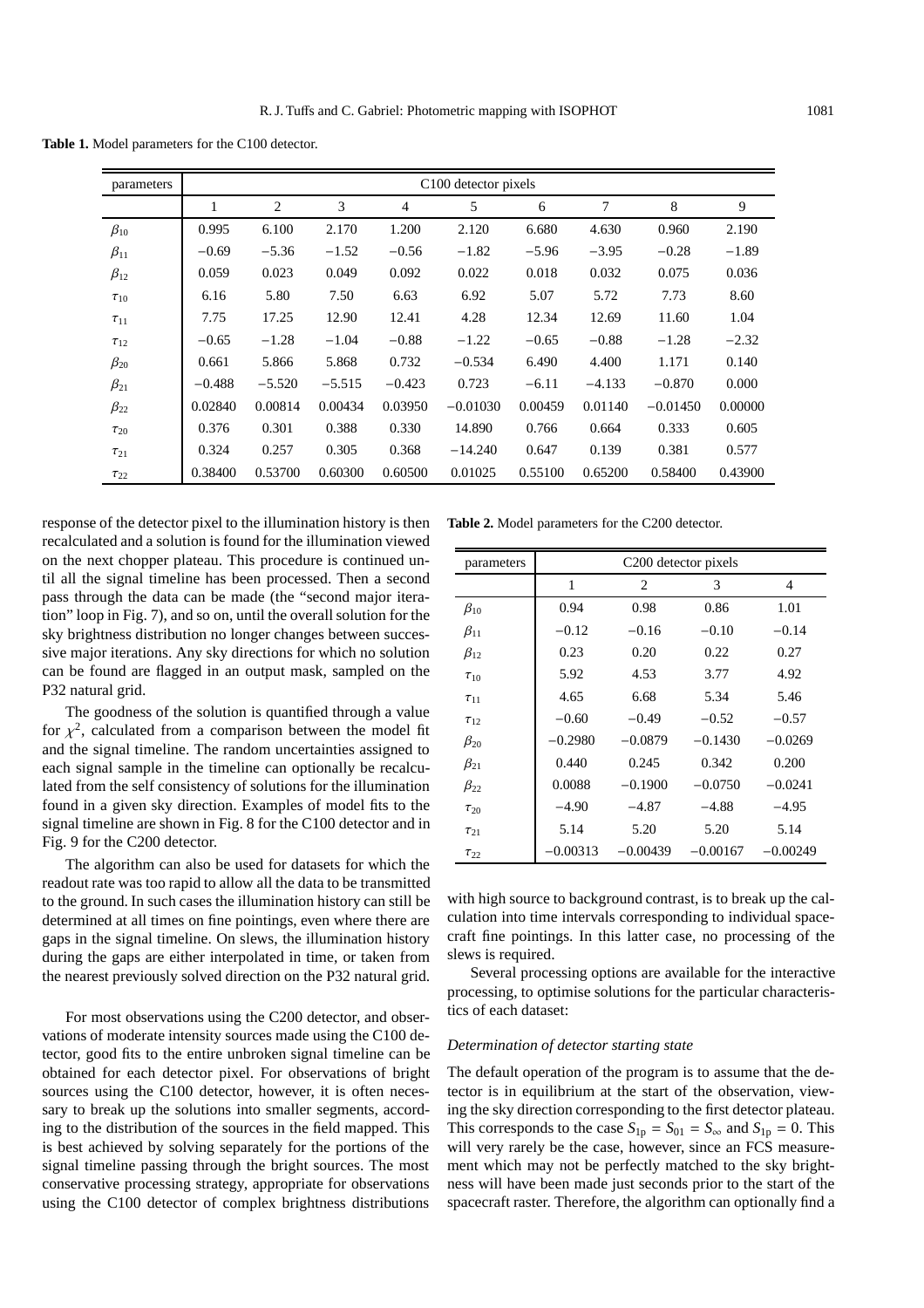

**Fig. 7.** Iterative scheme for transient correction (see Sect. 4.2).

solution for the detector starting state, as characterised by the values of  $S_{1p}$  and  $S_{2p}$  immediately prior to the start of the first chopper plateau. This is done by solving for  $S_{1p}$  and  $S_{2p}$  for a fixed  $S_{\infty}$  on the first plateau, where  $S_{\infty}$  is determined from the last chopper plateau in the first spacecraft pointing to view the same sky direction. The timeline for the first spacecraft pointing is then repeatedly processed until a stable solution for *S* 1p and *S* 2p prior to the first plateau is found. This option was found to be particularly useful for data taken with the C200 detector.

# *"Self calibration" of detector parameters*

In order to determine the primary detector parameters  $\beta_2$  and  $\tau_2$ in the first instance, "a self calibration" processing technique was used by which any of the 12 detector parameters (Sect. 3.1) could be determined from observations of bright sources. The self calibration functionality has also been implemented in the publically available P32Tools. This is because, even though the standard parameters of the detector model given in Tables 1

and 2 generally give good results, some fine tuning of the parameters may still yield improved fits to the signal timeline for some astronomical targets, particularly for targets with a high contrast to the background.

Sources of any arbitrary brightness distribution and position can be used for the self calibration. However, in the initial determination of the detector parameters for the "fast" response of the detector, point source calibrators of known brightness were used, and the solutions for  $\tau_2$  and  $\beta_2$  were additionally constrained by the requirement that the solutions for illumination were consistent with the known flux densities of the calibrators.

The self calibration procedure works by simply repeating the optimisation process for different subsets of the 12 detector parameters, specified by the user. Each combination of detector parameters produces an individual solution for the sky brightness distribution, as well as a value for  $\chi^2$ . A search is made in the parameter space of the detector parameters until a minimum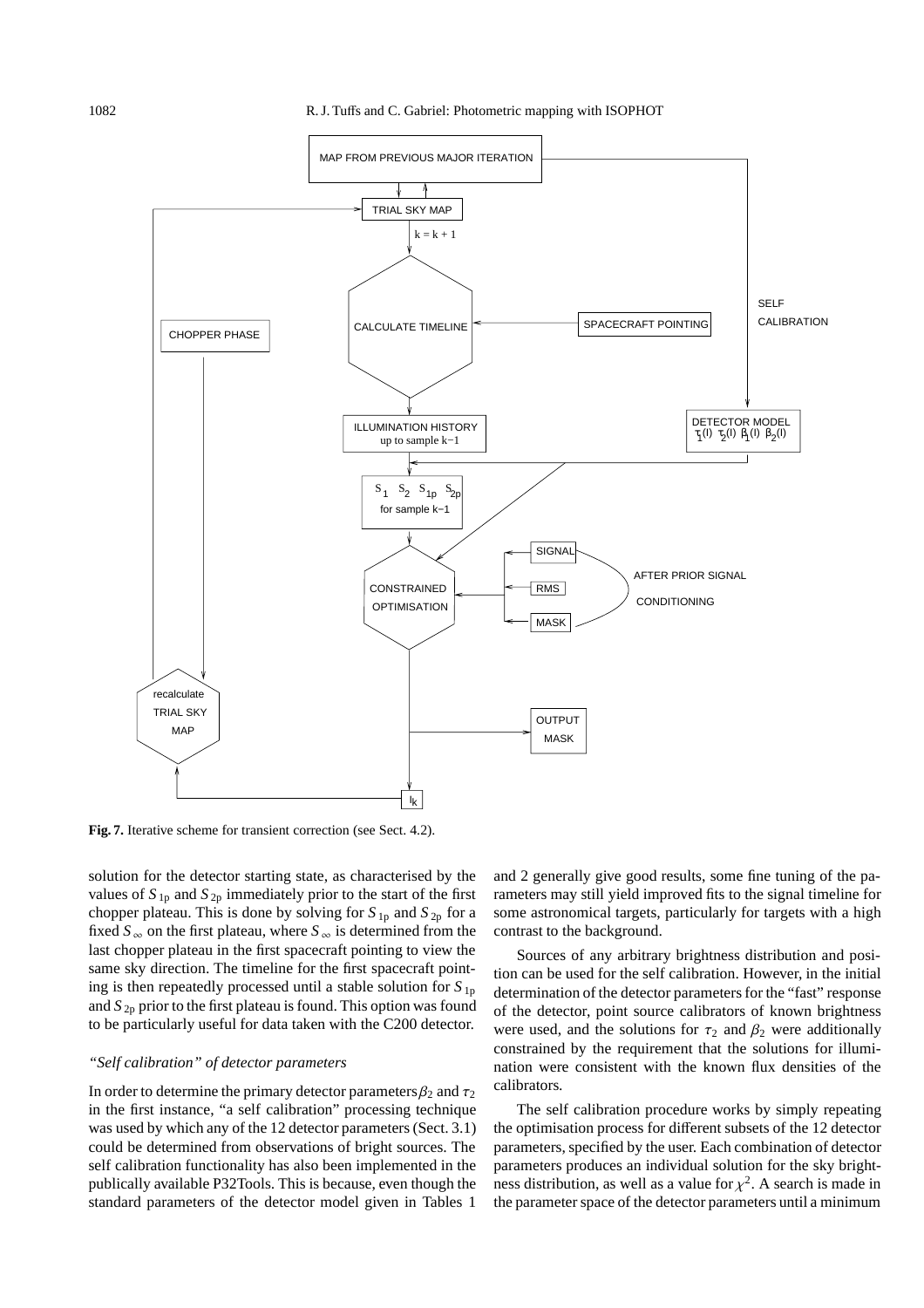

**Fig. 8.** Detail from a signal timeline from an observation of the standard calibrator Ceres, observed in the C105 filter. The green line shows the fit to the observed signal (shown in red) from pixel 1 of the C100 array, as found by the P32 algorithm for correction of the transient response behaviour of this pixel. 5 chopper sweeps, each comprising 13 pointing directions ("chopper plateaus") are shown, divided by vertical dotted lines separated in time by a duration of 6.1 s for each sweep. The upper line in the figure shows the fine pointing flag; whereas the first chopper sweep shown was made while the spacecraft was slewing between fine pointings (flag value 0), the subsequent chopper sweeps were made on a single fine pointing (flag value 1). The remaining horizontal lines denote masks at the full time resolution of the data denoting glitches, readout status and whether or not a solution for the illumination could be found by the algorithm. The overall solution for the sky illumination for this detector pixel is given by the histogram in black. As described in the text, this overall solution is calculated from a combination of individual solutions for illumination on each successive chopper plateau, which are shown here as purple bars. For the very brightest sources, as shown in this example, the derived illuminations can be up to a factor of 6 brighter than the raw data for pixels in the C100 array. In this example the hook response is well seen in each chopper sweep at the 9th and 10th chopper plateaus.

is found in  $\chi^2$ . This is a lengthy process, however, making it advisable to perform self calibrations on limited portions of the timeline. This is often chosen to correspond to a single spacecraft pointing where the chopper sweeps for the detector pixel being investigated pass through bright structure. The process can be further accelerated in cases that the repeated chopper sweeps through a source give the same repeated signal pattern. Then, the optimisation can be performed on an average of the coadded chopper sweeps performed on a single spacecraft pointing. This latter technique is referred to in P32Tools as a "composite self calibration". Some examples of the useage of the self calibration procedure are given by Schulz et al. (2002a).

# *Processing of slews*

The calculation of the illumination history for data taken during the slews is less straightforward than for data taken during the spacecraft fine pointings. This is because the instantaneous pointing directions during slews are effectively at random positions with respect to the P32 natural grid. Therefore, the use of solutions for the sky brightness distribution on the P32 natural grid found from analysis of previous fine pointings will in general lead to inaccuracies in the determination of the

illumination history during the slews. There are two main approaches which can be adopted to counter this problem.

The first is to solve for the illumination not over a chopper plateau, but for individual readouts in the signal timeline during the slew. This automatically provides a solution in which the model fit exactly matches the data, as there is only one fitted data point for each determined illumination. An example is given in the fit to the signal timeline for the C200 detector shown in Fig. 9. This approach is useful for observations of bright structured sources in which the variations in illumination with position on the slew on timescales of a chopper plateau exceed the signal to noise on individual data samples. It is the default processing option for the C200 detector.

In cases of low signal to noise, and for all instances where not all data are transmitted to the ground, solving for the average illumination on each chopper plateau is a preferable technique. Otherwise, the values of  $S_{1p}$  and  $S_{2p}$  calculated just prior to the first chopper plateau on the next fine pointing can be wildly inaccurate, which can corrupt the solutions for the remainder of the signal timeline of the observation. Processing on a plateau by plateau basis is the default processing option to calculate the illumination history during slews for observations with the C100 detector. Another reason for processing slews on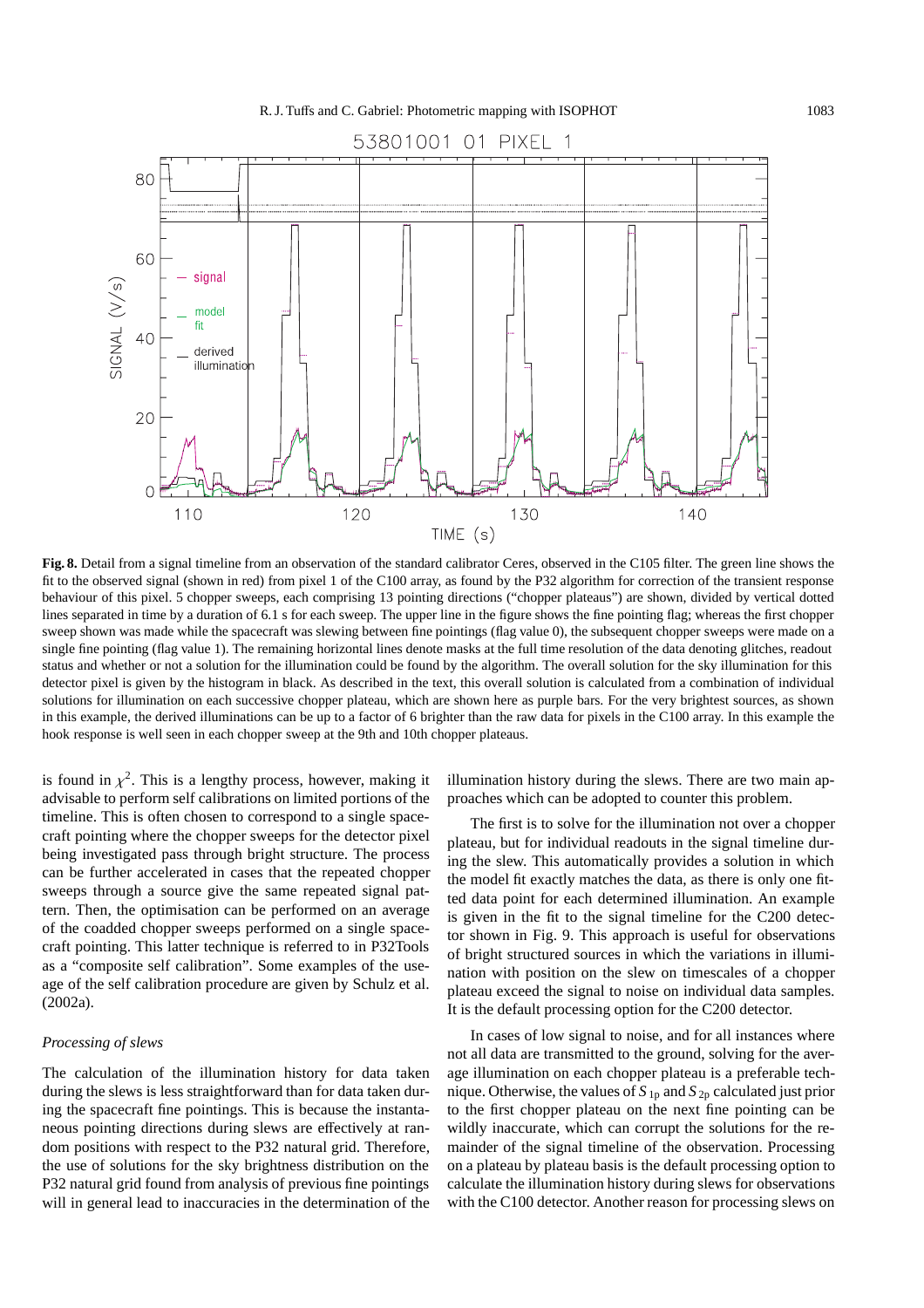

**Fig. 9.** Detail from a timeline of signal versus time from another observation of Ceres, this time observed in the C160 filter using the C200 detector array. The key to the plot is as given in the caption to Fig. 8. This example shows the transition from a spacecraft fine pointing for which the chopper is sweeping through beam sidelobes to a fine pointing where the chopper samples the beam kernel. In this case the red line corresponding to the data is not seen during the intervening spacecraft slew, as it is exactly overplotted by the green line showing the fit to the data (see text). The chopper sweeps on the second fine pointing encompassing the beam kernel show a typical enhancement of the source-background contrast induced by the algorithm for correction of the transient response.

a plateau-by-plateau basis for the C100 detector is that the procedure to solve for illumination for individual readouts is very susceptible to any residual glitches, and the C100 detector is more prone to glitching than the C200 detector.

## **5. Photometric performance**

In this section we give examples of the photometric performance achieved from maps made using the P32 algorithm. In all cases the standard calibration parameters used in the signal conditioning step prior to the correction of the transient response behaviour and the subsequent conversion from engineering units (*V*/*s*) to astronomical units (MJy/str and Jy) were taken from version 8.1 of PIA. To illustrate the quantitative effect of the transient correction we give results for datasets processed by the P32 algorithm both with and without the transient correction. In all cases, the corrections for the transient response behaviour were made using the standard detector model parameters given in Tables 1 and 2. In Sect. 5.1 we give examples of the effects of the transient correction on the derived spatially integrated flux densities. Where possible these integrated flux densities are also compared with flux densities from IRAS or from source models for the standard calibrators. In Sect. 5.2 we give examples of the imaging performance.

## 5.1. Integrated flux densities

In general the corrections in integrated flux densities made by the algorithm depend on the source brightness, structure, size,

the source/background ratio, and the dwell time on each chopper plateau. The largest corrections are for bright point sources on faint backgrounds observed with the C100 detector.

In Fig. 10 we plot the measured integrated and colourcorrected flux densities of standard ISOPHOT calibrators (the asteroids Ceres and Vesta, and the planet Neptune) versus the nominal flux densities of these sources (determined as described by Schulz et al. 2002b). Since these same sources were used to derived the detector model, one expects a good statistical match between the nominal and the derived flux densities. Indeed, the integrated flux densities found after correction for the transient behaviour of the detector lie reasonably close to the solid line indicating an equality between the measured and nominal flux densities, though with some scatter (of around 15 percent). It can be seen that the flux densities derived from data uncorrected for the transient effects have been raised by factors ranging from ∼2 for the fainter standards to ∼5 for the brighter ones.

As an example of the photometric performance for fainter point sources we give results achieved for the faint standard star HR 1654. This source was not used in the determination of the detector model parameters, so it constitutes a test of the photometric performance of ISOPHOT in its P32 observing mode. The derived integrated flux densities, with and without correction for the transient response behaviour of the C100 detector, were compared in Fig. 11 with predicted flux densities from a stellar model. The corrected photometry is in reasonable agreement with the theoretical predictions. As expected, there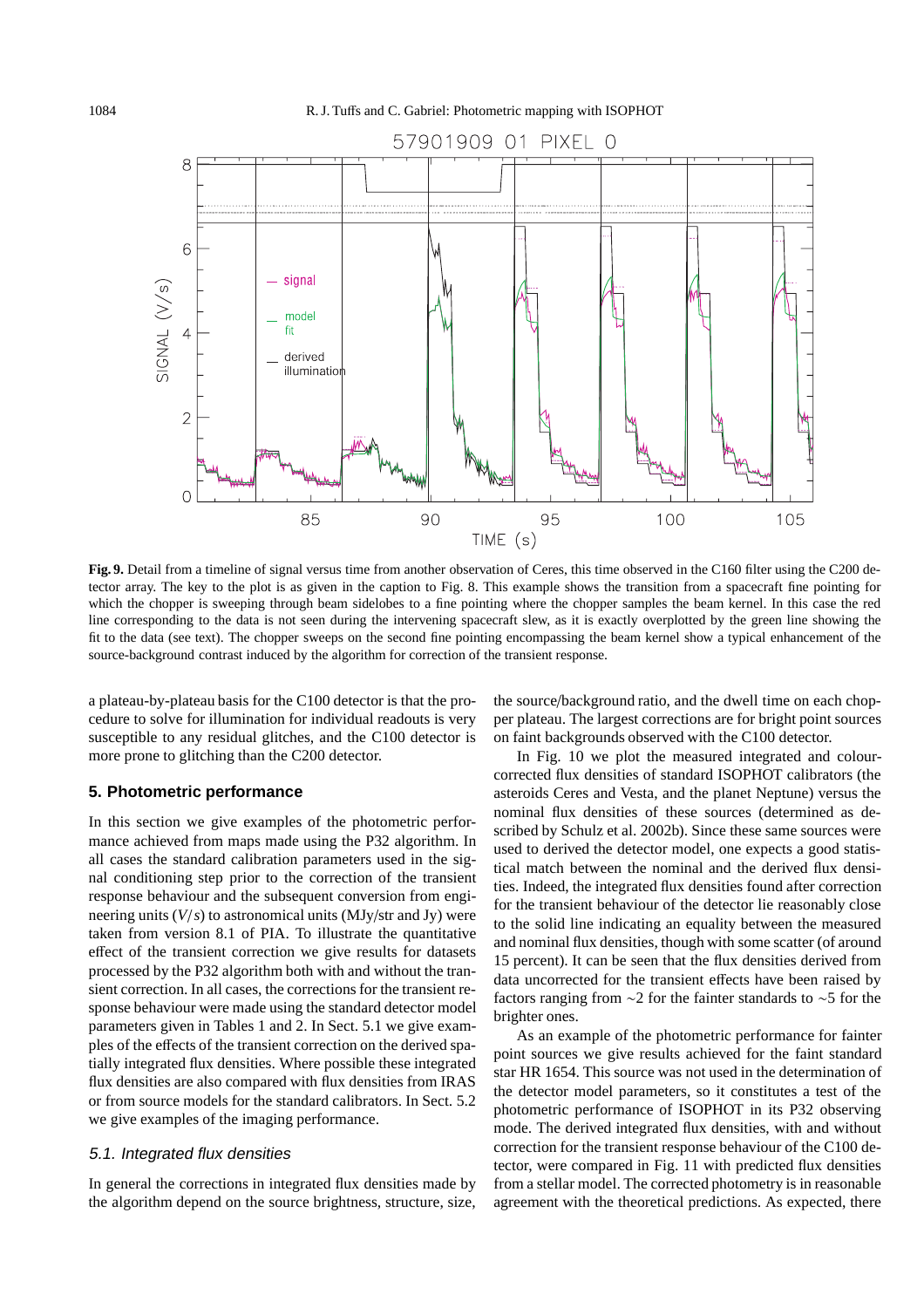

**Fig. 10.** The measured integrated and colour-corrected flux densities of the standard calibrators Ceres, Vesta and Neptune plotted against the nominal flux densities. The observations were done in various filters using the C100 detector. The photometry derived with and without correction for the transient response behaviour is shown with crosses and diamonds, respectively. The solid line shows the expected trend for equality between the measured and nominal flux densities.



**Fig. 11.** The measured integrated flux densities of the faint standard star HR 1654 plotted against the predicted flux densities from a stellar model. The observations were done in various filters using the C100 detector. The photometry derived with and without correction for the transient response behaviour is shown with crosses and stars, respectively. The solid line shows the expected trend for equality between the measured flux densities and those predicted from the stellar model.

is again a trend for observations with larger detector illuminations to have larger corrections in integrated photometry.

A good linear correlation is also seen between integrated flux densities of Virgo cluster galaxies (Tuffs et al. 2002a), derived from P32 ISOPHOT observations processed using the P32 algorithm, and flux densities from the IRAS survey



**Fig. 12.** Integrated and colour-corrected flux densities of Virgo cluster galaxies measured in the ISO C100 filter versus the corresponding flux densities measured by IRAS in its  $100 \mu m$  band (taken from Fig. 7 of Tuffs et al. 2002a). The dotted line represents the relation ISO/IRAS = 0.82. The star symbols are used for galaxies not fully covered by the spacecraft raster.

(Fig. 12). The interpretation of these measurements constituted the first science application (Popescu et al. 2002) of the P32 algorithm. The ISOPHOT observations of Virgo cluster galaxies were furthermore used to derive the ratios of fluxes measured by ISO to those measured by IRAS. The ISO/IRAS ratios were found to be 0.95 and 0.82 at 60 and 100  $\mu$ m, respectively, after scaling the ISOPHOT measurements onto the COBE-DIRBE flux scale (Tuffs et al. 2002a).

The effect of the transient response behaviour on the integrated flux densities of very extended sources is illustrated by the photometry of a few bright extended nearby galaxies. Thus, in Table 3, Col. 5, we give the integrated flux densities of NGC 6946, M 51 and M 101 taken from Tuffs et al. (2003; in preparation). For NGC 6946 the integrated flux densities are given here for the first time; those for M 51 and M 101 supercede the values given by Hippelein et al. (1996). The standard values for the detector parameters (as given in Tables 1 and 2) were used for the correction of the transient response. Table 3 also gives a comparison with the IRAS flux densities at 60 and  $100 \mu m$ . In general, the ISOPHOT photometry yields somewhat lower integrated flux densities than the corresponding IRAS photometry, similar to the ISO/IRAS ratios found for the Virgo cluster galaxies (Tuffs et al. 2002a). As for the point sources, we also reduced the maps of these nearby galaxies without correcting for the transient response of the detectors. We were thus able to derive the "correction factor" (Col. 6) indicating the ratio between the integrated flux densities with and without correcting for the transient. In comparison to the point sources of similar integrated flux densities, these corrections factors are moderate, varying between 1.07 and 1.45. This is because the timescale for the detector to traverse these extended sources becomes comparable to the time constants for the transient behaviour. The result therefore is a redistribution of flux density within the area of the galaxies along the scan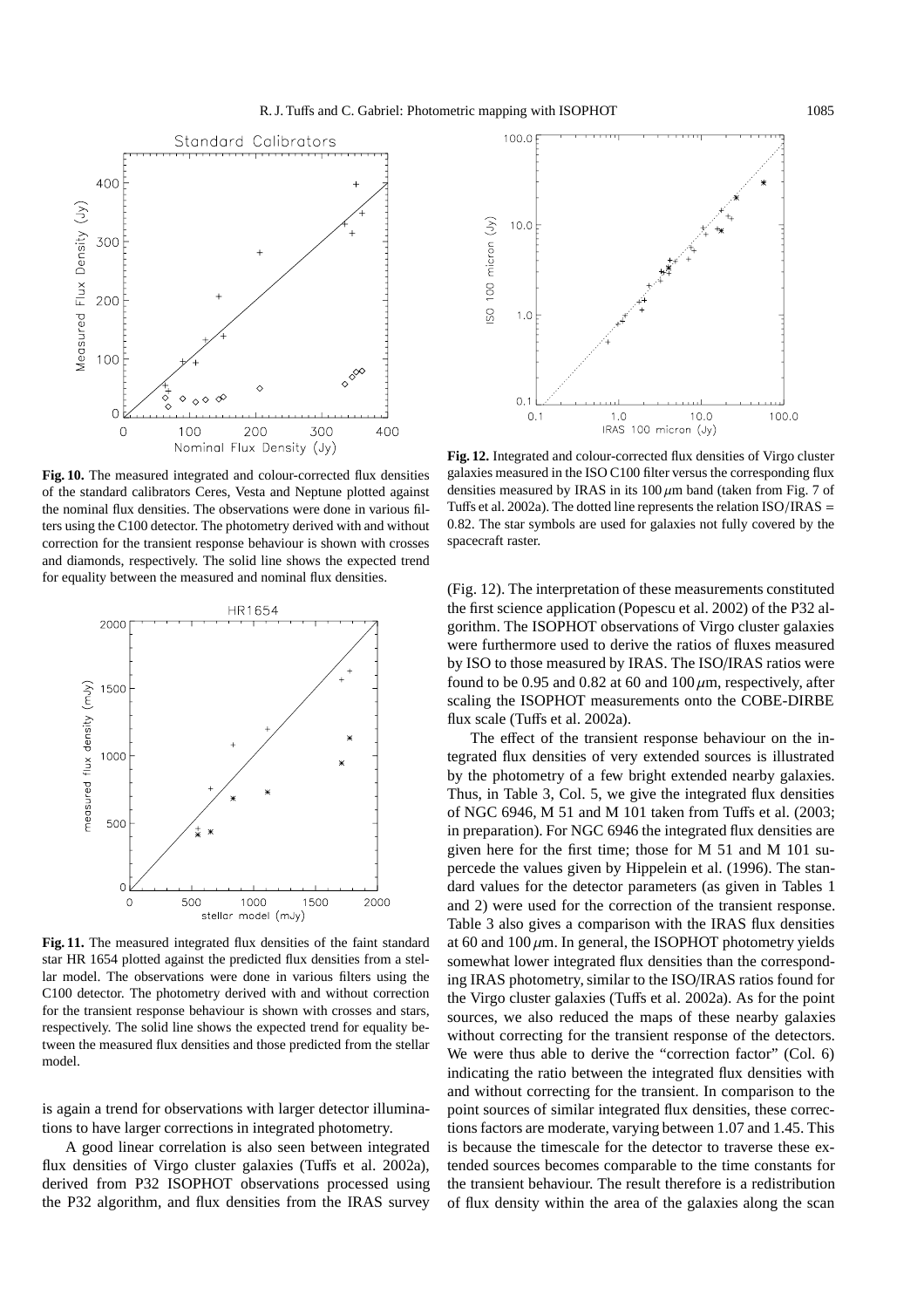**Table 3.** Photometry of selected extended sources.

| Source            | <b>Size</b>    | <b>TDT</b> | Filter           | Integrated          | Correction | Integrated          |
|-------------------|----------------|------------|------------------|---------------------|------------|---------------------|
|                   | (arcmin)       |            |                  | <b>Flux Density</b> | Factor     | <b>Flux Density</b> |
|                   |                |            |                  | (ISOPHOT; Jv)       |            | $(IRAS; Jy)^{a}$    |
| NGC 6946          | $9 \times 7$   | 05302402   | C60              | $111.5 \pm 6.5$     | 1.45       | 146.5               |
| NGC 6946          |                | 05302401   | C <sub>200</sub> | $365.8 \pm 11.7$    | 1.11       |                     |
| M 51 <sup>b</sup> | $9 \times 6$   | 17200618   | C <sub>60</sub>  | $70.3 \pm 3.0$      | 1.30       | 84.9                |
| M 51 <sup>b</sup> |                | 17200618   | C <sub>100</sub> | $162.2 + 12.3$      | 1.33       | 192.6               |
| M 51 <sup>b</sup> |                | 17200820   | C160             | $180.9 \pm 23.9$    | 1.07       |                     |
| M 101             | $21 \times 10$ | 16500615   | C60              | $61.1 \pm 3.2$      | 1.15       | 92.9                |
| M 101             |                | 16500716   | C100             | $204.5 \pm 10.2$    | 1.12       | 263.5               |
| M 101             |                | 16500716   | C160             | $360.5 \pm 49.0$    | 1.06       |                     |

*<sup>a</sup>* From Table 4 of Rice et al. (1988).

*<sup>b</sup>* Together with companion galaxy NGC 5195.



**Fig. 13.** Brightness profiles (in MJy/str) along the *Y* spacecraft direction through the standard star HR 1654 at  $100 \mu$ m. The solid line represents the brightness profile obtained after processing with the P32 algorithm, while the dotted line shows the profile derived from identically processed data, but without correction for the transient response of the detector.

direction, which goes some way to offset the loss of signal. We emphasise however that the remaining corrections are systematic, rather than random effects, and that the precise value of the correction factor for integrated flux density depends on the extent and morphology of the target. Furthermore, the correction factors for any point-like sources within extended sources, such as galactic nucleii or HII regions, will be much larger, comparable to those found for the point source calibrators.

# 5.2. Imaging performance

Figure 13 shows an example of a brightness profile through HR 1654 at  $100 \mu m$ , for data processed with and without the responsivity correction. Some 95% of the flux density has been recovered with the P32 algorithm. Without the correction, some 30% of the integrated emission is missing and the signal only reaches 50% of the peak illumination. The local minimum near 60 arcsec in the *Y* offset is a typical hook response artifact, where the algorithm has overshot the true solution. This happens for rapid chopper sweeps passing through the beam kernel. This is a fundamental limitation of the detector model, which, as described in Sect. 3.1, does not correctly reproduce the hook response on timescales of up to a few seconds. This problem is particularly apparent for downwards illumination steps. The only effective antidote is to mask the solution immediately following a transition through a bright source peak.

Another effect of the inability to model the hook response is that the beam profile becomes somewhat distorted. This also has the consequence, that for observations of bright sources, the measured FWHM can become narrower than for the true point spread function, as predicted from the telescope optics and pixel footprint. We emphasise that, because of the beam distortion, the flux density of bright point sources cannot be found from the peak surface brightness, but instead should be determined by integrating the map. An example of an extremely bright point source reduced using the P32 algorithm is given in Fig. 14, depicting maps of Ceres in the C105 filter, made with and without the correction for the transient response of the C100 detector.

Despite the limitations due to the lack of a proper modelling of the hook response, the algorithm can effectively correct for artifacts associated with the transient response on timescales from a few seconds to a few minutes. This is illustrated in Fig. 15 by the maps of the interacting galaxy pair KPG 347 in the C200 filter (again, after and before correction for the transient response of the detector, respectively). The uncorrected map shows a spurious elongation in the direction of the spacecraft *Y* coordinate, which is almost completely absent in the corrected map. If uncorrected, such artifacts could lead to false conclusions about the brightness of FIR emission in the outer regions of resolved sources. Also visible are artifacts at  $Y = \pm 310$  arcsec. Similar artifacts are also seen at the same offset in other P32 observations made with the C200 detector, with position and amplitude relative to the central source independent of the filter used. These features are attributable to optical effects peculiar to the P32 mode, in which a small fraction of the light from a centrally positioned compact source is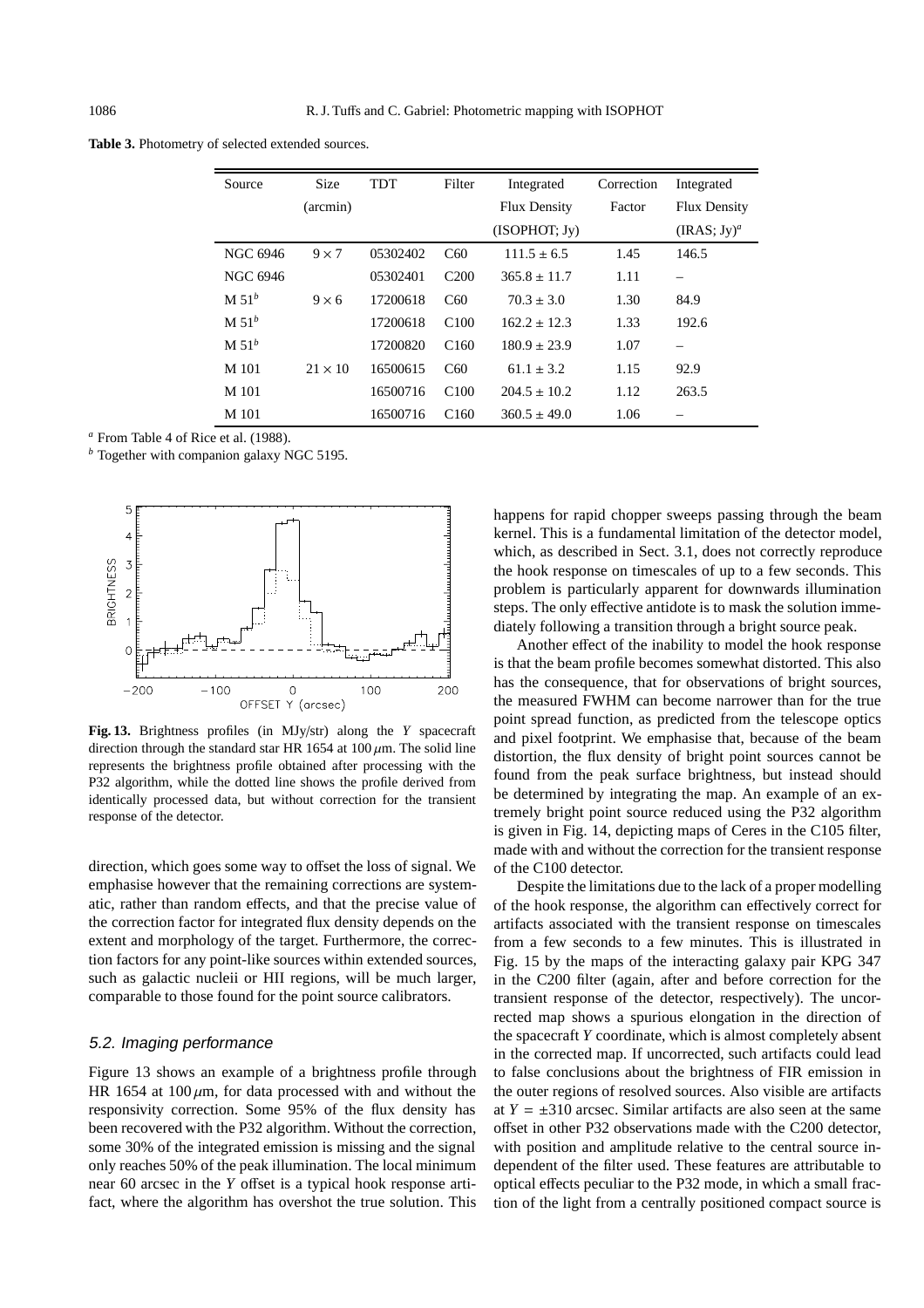

**Fig. 14.** *Top*: contour map of Ceres in the C105 filter after responsivity drift correction. The contour levels are 5 . 2*<sup>n</sup>* MJy/sr for all integers n with  $1 \le n \le 10$ . The measured integrated flux density after background subtraction is 98.4 Jy  $\pm$  0.2 Jy (random)  $\pm$ 6% (systematic). The actual flux density of this standard calibrator (from a stellar model) is 109 Jy. As in Fig. 2, the the map pixels of the P32 natural grid have been overlaid. *Bottom*: contour map of Ceres in the C105 filter without correction for the transient response behaviour of the detector. The contour levels are 5.2<sup>*n*</sup> MJy/sr for all integers n with  $1 \le n \le 7$ . The The measured integrated flux density after background subtraction is  $28.0$  Jy  $\pm$  0.07 Jy (random)  $\pm$ 4% (systematic).

deflected away from the main beam into the vignetted part of the field of view for a certain combination of the offset in spacecraft fine pointing and chopper phase. Although these artifacts have nothing to do with the transient response behaviour of the detector, they are alleviated by the application of the P32 algorithm when solutions for detector illumination are converted into sky brightnesses, due to the vignetting correction made in this processing step.

The image of M 101 in Fig. 16, made using the C100 detector with the C100 filter, is given as a state of the art example of what can be achieved with a careful interactive processing of P32 data using the P32 algorithm. In addition to the transient response corrections and a masking of residual hook response artifacts, a time dependent flat field has been applied. The spiral structure of the galaxy, with embedded HII region complexes and a component of diffuse interarm emission can clearly be seen.

*Acknowledgements.* This work was supported by grant 50-QI-9201 of the Deutsches Zentrum für Luft- und Raumfahrt. We would like to acknowledge all those who have helped us in many ways in the development of the algorithm described here. Richard Tuffs would like to thank his colleagues at the Max-Planck-Institut für Kernphysik, in particular Prof. Heinrich Völk, for their support and encouragement. Dr. Cristina Popescu is thanked for the careful reading of



**Fig. 15.** The interacting galaxy pair KPG 347 observed in the C160 filter. *Top*: after processing with the P32 algorithm. *Bottom*: with identical processing, except that the correction for the transient response behaviour of the detector has been omitted. The map pixels corresponding to the P32 natural grid (see Sect. 2.1) have been overlaid. In both maps, contours are logarithmic, at levels 1, 2, 4, 8, 16, 32, 64 MJy/sr. The peak brightnesses are 126 and 109 MJy/str for the maps with and without processing with the P32 algorithm, respectively.



**Fig. 16.** A 27×27 arcmin field containing the galaxy M 101, as mapped in the C100 filter, after processing with the P32 algorithm. The map sampling is  $15 \times 23$  arcsec.

the manuscript and comments. Thanks are also due to Prof. Rolf Chini for his input to the definition of the original concept of the P32 AOT. We have also benefited from many useful discussions with Drs. R. Laureijs, S. Peschke and B. Schulz and the team in the ISO data centre at Villafranca, with Prof. D. Lemke, Drs. U. Klaas,